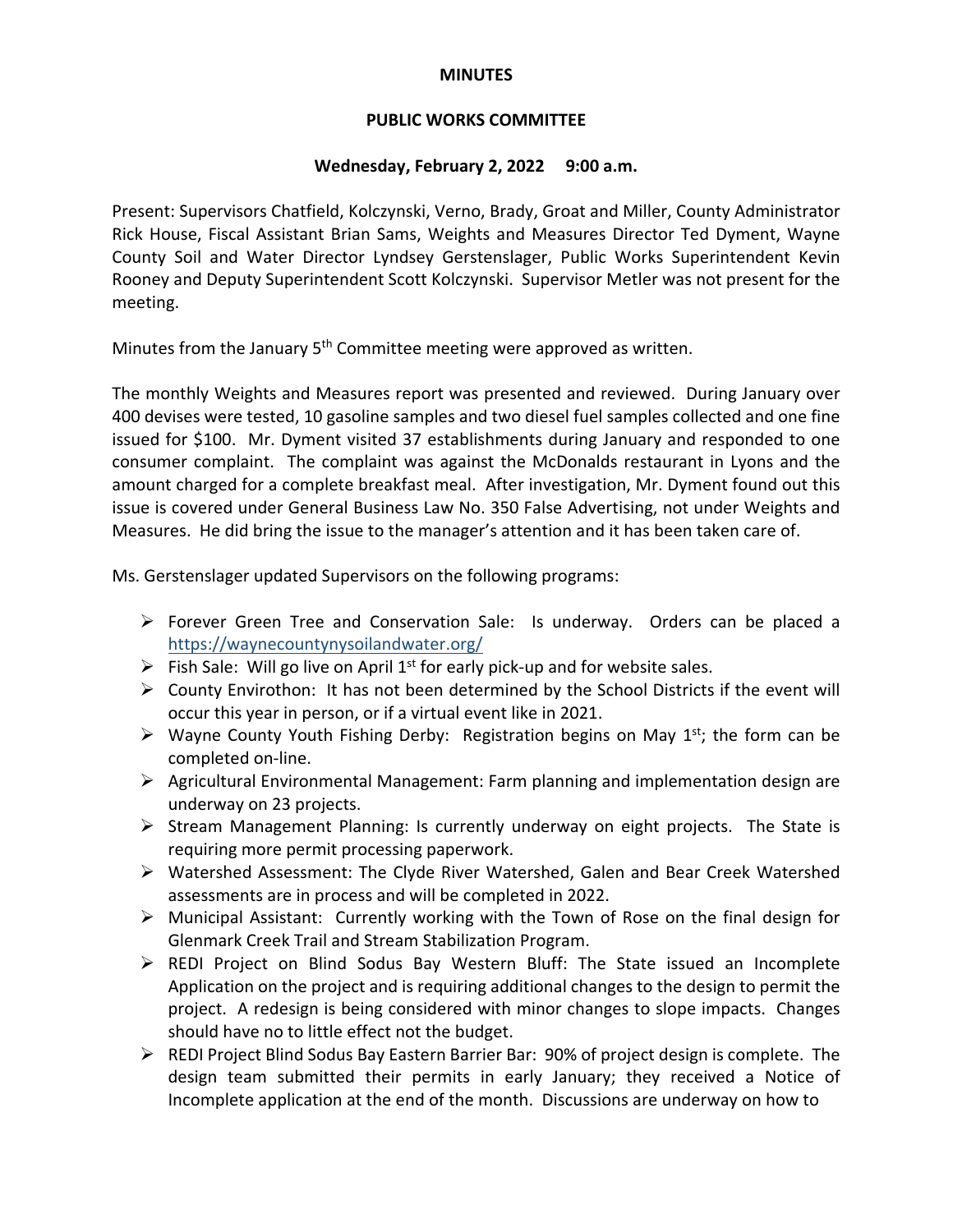RED Project Port Bay: 80% of project design is complete. A permit application will be submitted by March  $1^{st}$ . Ms. Gerstenslager voiced concern over consistency in responses received from the State Department of Environmental Conservation and United States Army Corp of Engineers due to staff changes. She would like the County REDI Committee to meet for a full project update within the next month.

The 2022 Annual Plan of Operations for the Soil and Water Conservation District was presented. The Plan included a list of District operations, planning and regional/State activities, water resource management activities, agriculture environmental management activities and education, training, public relations and promotion activities.

Ms. Gerstenslager distributed a grant summary overview for 2022 funding.

The following transmittals were presented for the Public Works Department:

--Authorization for the Chairman of the Board to sign easement documents with four landowners for 2022 highway projects. Mr. Rooney said additional easements may be required as the design progresses. Approved 4-0.

--Authorization to accept bids for Highway Construction and Maintenance Materials for 2022. Prices obtained are available to all municipalities in the County and adjacent counties to utilize. Approved 4-0.

--Authorization to advertise for bid the Farmington Bridge Rehabilitation Project in the Town of Macedon. The project will be paid for with 80% Federal, 15% State, and 5% local funds. Approved 4-0.

--Authorization for the Chairman of the Board to sign a supplemental agreement with CHA for construction inspection services associated with the rehabilitation of the Farmington Road Bridge Project for a cost of \$102,500. Approved 3-1, Supervisor Brady abstained from voting due to his relationship with the contractor.

--Authorization to declare six vehicles surplus and dispose of at auction. Approved 4-0.

--Authorization for the Chairman of the Board to sign an agreement with DBI Services for roadside spraying for a cost not to exceed \$12,247. Only two quotes were received for the service. This year's price increased over \$4,000 from last year. Approved 4-0.

--Authorization for the Chairman of the Board to sign an inter-municipal agreement with the Town of Sodus for property access during a bridge rehabilitation project. Approved 4-0.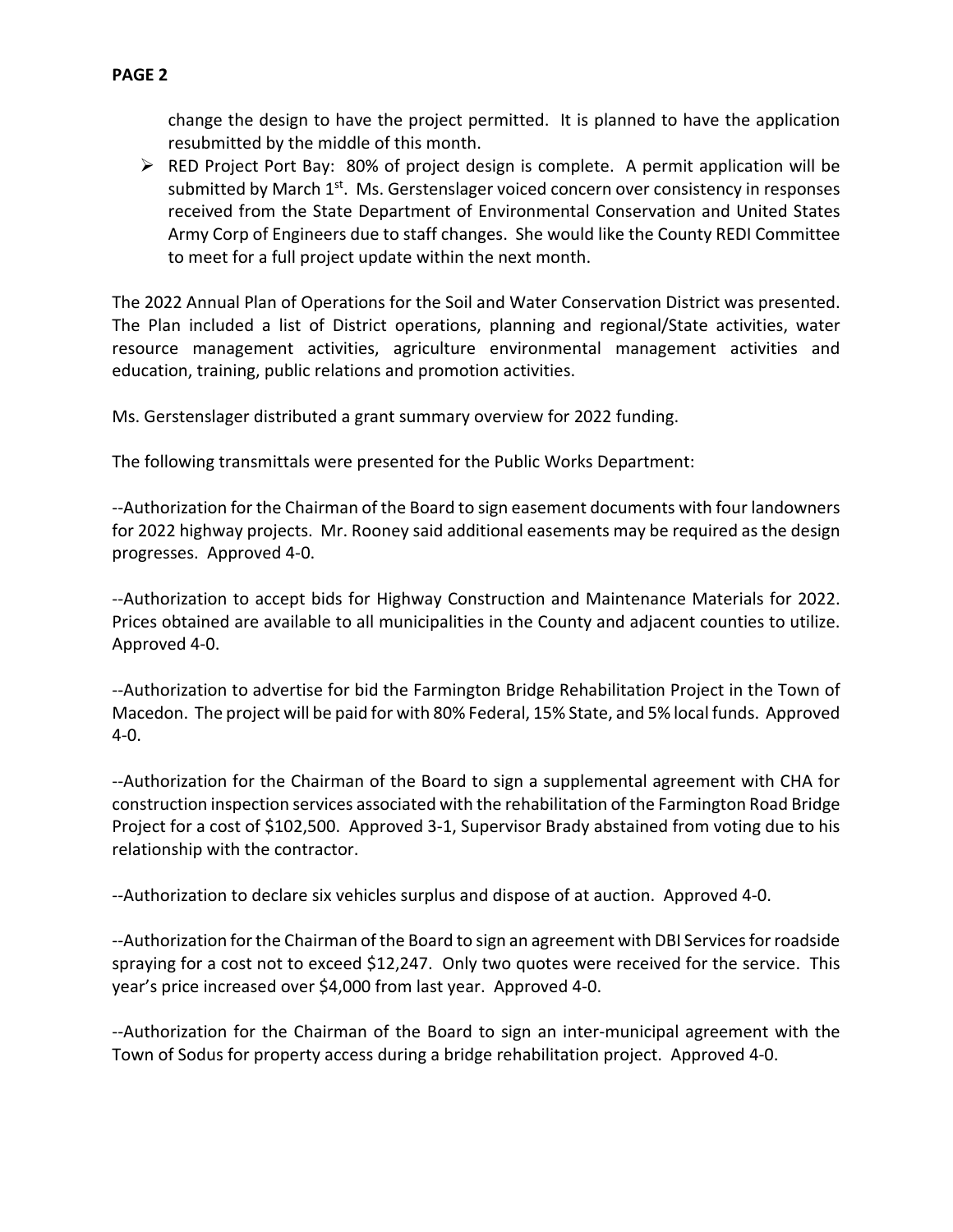### **PAGE 3**

--Authorization to amend the highway administrative budget to allow the Highway Superintendent to attend the National County Highway Association of County Engineers meeting in Buffalo. Mr. Rooney noted the New York State Association of County Highway Superintendents is hosting the event. The attendance cost of \$1,395 was not included in the Department budget; however, funding can be found within the budget. Approved 4-0.

--Authorization to create highway projects for 2022 with a proposed cost of \$2,590,000, to be reimbursed through CHIPs (Consolidated Highway Improvement Projects) funding. Approved 4-  $0.$ 

--Authorization for the Chairman of the Board to sign a three-year agreement with Johnson Control for fire suppression system inspection and testing on systems in the Public Safety Building for a cost not to exceed \$7,200. Approved 4-0.

--Authorization for the Chairman of the Board to sign a three-year agreement with Johnson Control for fire alarm inspection, testing, and monitoring services in County owned buildings for a price not to exceed \$45,815. Approved 4-0.

--Authorization for the Chairman of the Board to sign a lease agreement amendment with Mosaic Health for additional office space and office modifications. Mr. Rooney said Mosaic Health, formally Rochester Primary Care Network, leases space in the County's Health Services Building and requested minor modifications to their area and additional space. Mosaic Health will pay all related cost association with the modifications and extra space. Approved 4-0.

--Authorization for the Chairman of the Board to sign an amendment to the Trane service agreement to remove the Nursing Home Chiller and add equipment at 9 Pearl Street to their contract for annual HVAC maintenance, energy measurement and verification services. The annual preventive maintenance cost through Trane is \$46,656. Approved 4-0.

Mr. Rooney reported administrative staff members have been out on medical leave for both COVID and non-COVID related issues recently. He may be requesting a clerical staff member be allowed to work from home for one project that other staff members cannot perform. Mr. House said he is working with the Human Resource Department on a countywide policy regarding employees working from home. Mr. Rooney said this request is only for a specific short-term project.

Mr. Rooney reported the State issued a Notice of Completion for the REDI Project his Department is overseeing. He is not certain how long it will take for project permits to be issued. The project will be ready to go to bid in a month. He will discuss project costs once bids are reviewed. There is concern with the increase in materials and labor.

The County Clerk's Office will be relocated to their 9 Pearl Street renovated office space on February 8<sup>th</sup>. Scott Kolczynski said there are a few minor items than need to be performed to